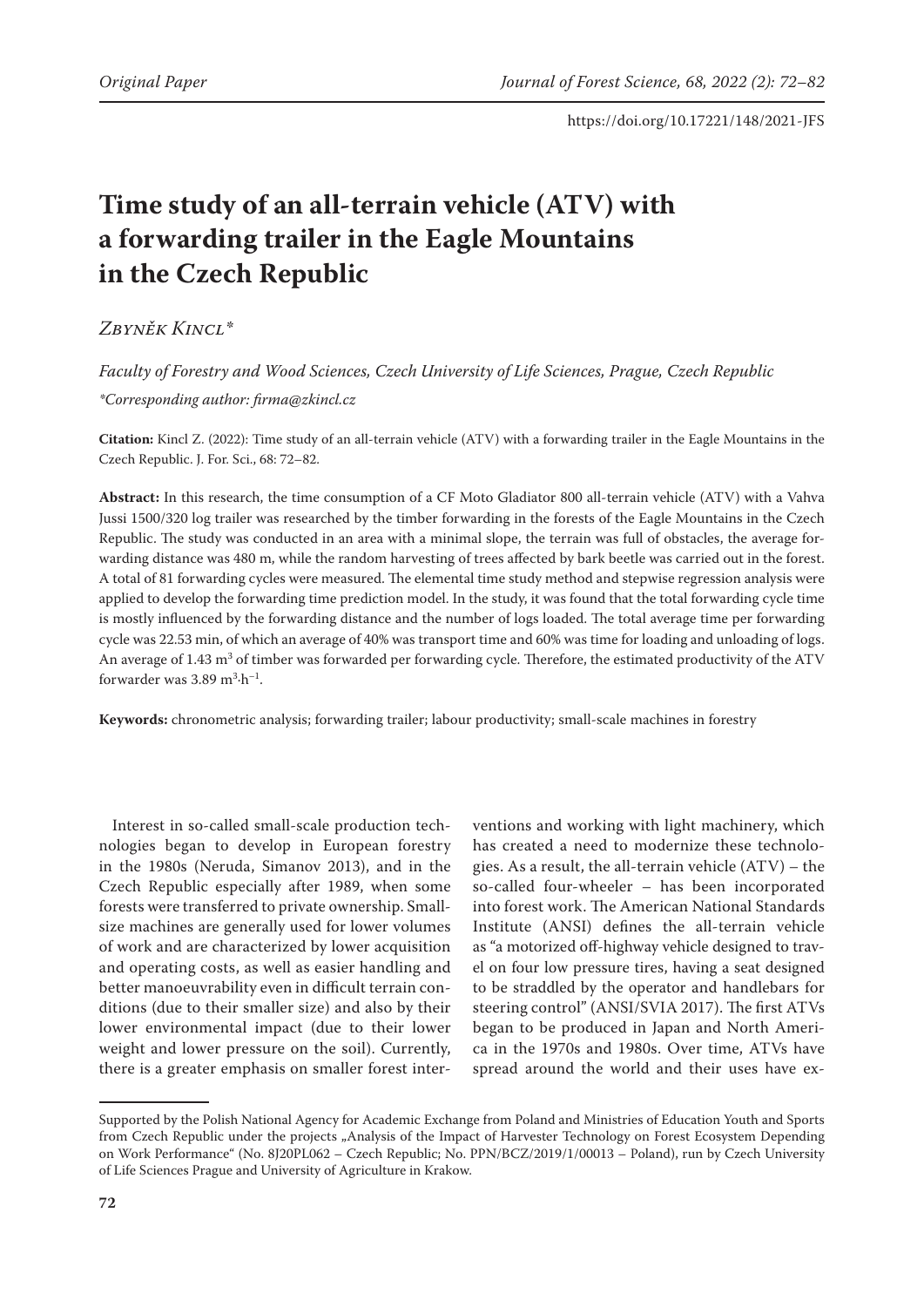panded. Nowadays, we mainly distinguish between sport and universal (recreational/work/utility) ATVs. Universal ATVs are more robust, taller and heavier than sports ATVs, they usually have fourwheel drive and can be fitted with a range of working accessories – front and rear carriers and storage boxes, winches, various types of trailers, snow ploughs, tillers and cutters, mowers or mulchers, etc. For winter, utility ATVs can be equipped with snow tracks instead of wheels. Universal ATVs soon found their way into agriculture and forestry. They began to be deployed for forwarding and transporting timber in forestry, for transporting materials needed for work in the forest and for hunting.

In spite of the mentioned advantages of small mechanization means, a modified agricultural tractor is still the most commonly used vehicle for timber harvesting in small-scale private forestry, i.e. the machine that is not understood as a smallsize machine in Czech conditions (Neruda, Simanov 2013). Small-scale forestry equipment is rarely used typically, and when it is, mainly in Sweden and other Scandinavian countries, as well as in Austria and North America (Russell, Mortimer 2005).

In the Czech Republic, forests cover approximately one third of the total area. One fifth of the forests are privately owned. When harvesting timber in smaller forests, an agricultural tractor or forwarder is most often used, less often a horse or small forwarders. While ATVs are available, they are not used on a larger scale (Russell, Mortimer 2005).

Research on the use of ATVs in forestry and the measurement of the productivity of ATVs (and small-size machines in general) in timber harvesting has been more widely studied in Canada (Dunnigan et al. 1987; Cadorette 1995; Masson, Greek 2006) and in the USA (Updegraff, Blinn 2000; Halbrook 2005; Meadows et al. 2008), and in European countries, especially in Sweden (Nordfjell 1990, 1995; Edenhamn 1991; Loftaeng 1991), England and Ireland (Jones 1997; Drake-Brockman 1998; Russell, Mortimer 2005; Kent et al. 2011), less so, for example, in Italy and other countries (Picchio et al. 2005; Savelli et al. 2010; Varol 2020). Several research inquiries on this topic have also been conducted in the Czech environment (Cink 2001; Valenta, Neruda 2001; Kincl 2013).

Since 2002, an international journal for multidisciplinary research in the field of small-scale forestry, named Small-Scale Forestry (Springer Netherlands), has been published under the auspices of the Small-Scale Forestry Group of the International Union of Forest Research Organizations (IUFRO).

#### **MATERIAL AND METHODS**

The present study was carried out in the Eagle Mountains (Orlické hory) in the north-east of Bohemia near the border with the Republic of Poland. The altitude of this area is 670 m a.s.l. and the average annual rainfall is 1 200 mm. The forest land was flat, but the terrain was full of obstacles, with many of them at a height of 30–50 cm. Table 1 presents the main characteristics of the study area.

In the stand there was random harvesting of individual trees affected by bark beetle. The timber harvesting was carried out by one worker, a man aged 60 with 25 years experience and a degree in mechanical engineering. The timber was forwarded using a small forwarder consisting of a CF Moto Gladiator V800 EFI ATV and a Vahva Jussi 1500/320 log trailer with hydraulic crane (Figure 1).

Tables 2 and 3 show the main characteristics of the ATV and the log trailer.

Experimental measurements were made using the chronometric analysis method, by successive snapshots of the work during working hours. The job of the ATV operator was not just forwarding, but also felling and clearing brush. But only the forwarding work was monitored and measured in this study. The forwarding work operation was analysed for the following work elements: 1 – travel

Table 1. Characteristics of the study area

| Characteristic                                   | Value                                                                                               |
|--------------------------------------------------|-----------------------------------------------------------------------------------------------------|
| Location                                         | forest land in Černá Voda near<br>Orlické Záhoří, Eagle Mountains<br>(Orlické hory), Czech Republic |
| Altitude (m a.s.l.)                              | 670                                                                                                 |
| Average slope (%)                                | < 10                                                                                                |
| Silvicultural system                             | random harvesting - single trees                                                                    |
| Species                                          | spruce                                                                                              |
| Mid diameter range<br>of the logs (95% interval) | $21 - 33$ cm                                                                                        |
| Terrain passability                              | bumps, depressions, obstacles<br>higher than 30 cm at a distance<br>of less than 5 m (stumps)       |
| Maximum forwarding<br>distance                   | 850 m                                                                                               |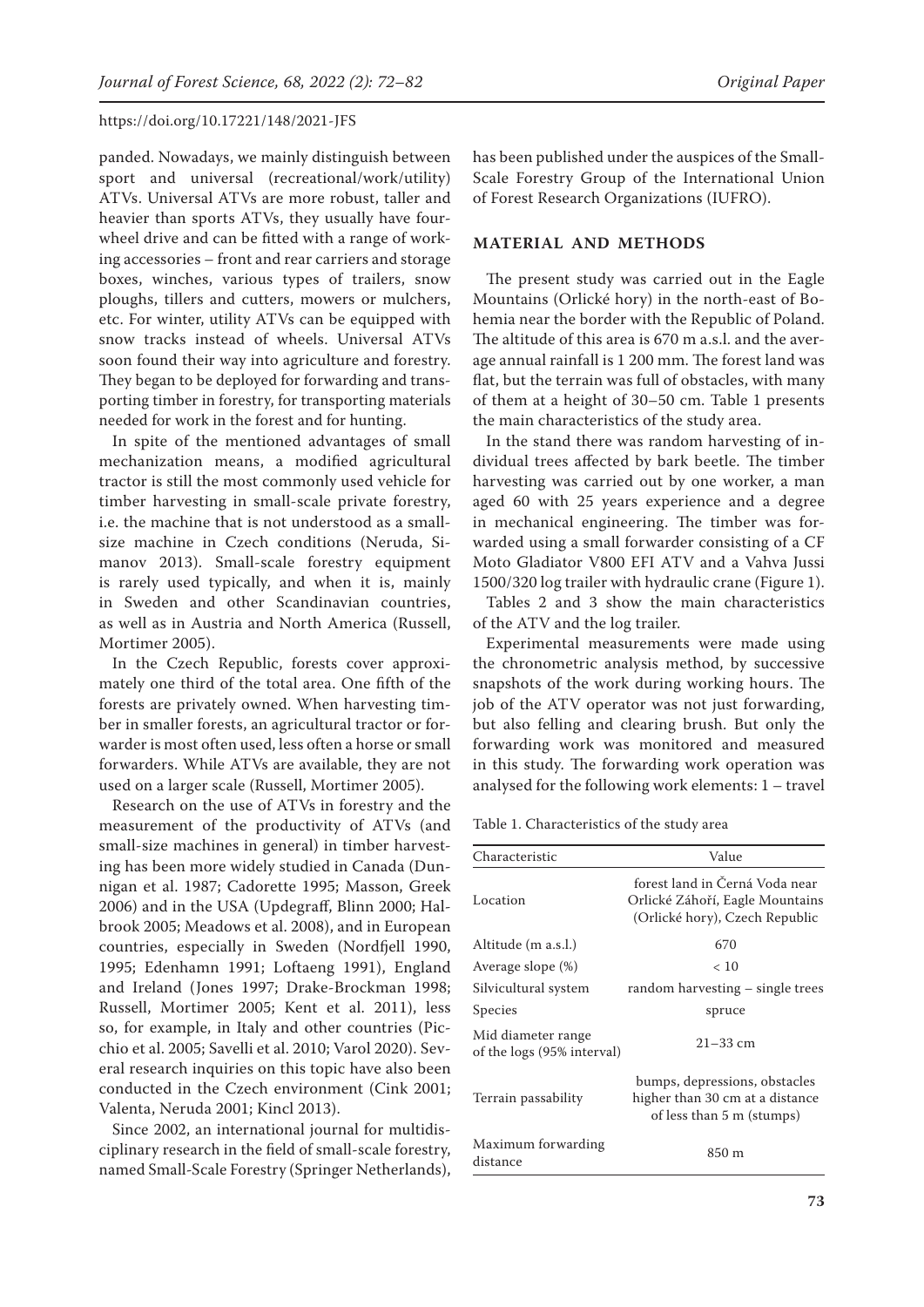

Figure 1. ATV Forwarder – CF Moto Gladiator V800 EFI ATV and Vahva Jussi 1500/320

unloaded from the landing site to the tree; 2 – loading/creating a load; 3 – travel loaded to the landing site; 4 – unloading/depositing the load at the landing site (Dvořák et al. 2010). The landing site was located at the edge of the stand.

A total of 81 working cycles were observed. For each work cycle the following variables were observed:

– forwarding distance;

– forwarding route properties: weather- and moisture-dependent forwarding route properties were recorded. The three conditions were: 1 – dry (the surface of the route was dry);  $2 - \text{damp}$  (the surface of the route was damp, mud was forming in the depressions); 3 – wet (the surface of the road was wet, there was water in the depressions). The given properties were homogeneous along the entire route. The classification of properties was carried out by sight;

– number and length of logs loaded: in this operation, 4 m long assortment and 2.5 or 2.8 m long assortment were produced; hereafter referred to as long  $(4 \text{ m})$  and short  $(2.5 \text{ m}, 2.8 \text{ m})$  assortments;

– average diameter of logs produced: the average diameter of logs was measured only for 4 m long logs. For shorter logs, the average volume was calculated based on the size of the load and the number of logs (the size of the load was determined by measuring the spatial volume of the whole load);

– the character of the loading: the following two conditions were established: 1 – the individual logs are located in the stand, the forwarder has to drive into the stand and drive to the individual logs; 2 – the individual logs are located close to the gravel forest road, the forwarder drives only on the gravel forest road when loading.

Table 2. ATV CF Moto Gladiator X8 V-twin 800 EFI (CF Moto 2017)

| Characteristic | Value                                                                                                                                              |
|----------------|----------------------------------------------------------------------------------------------------------------------------------------------------|
| Manufacturer   | CF Moto, China                                                                                                                                     |
| Dimensions     | length: 2 320 mm; width: 1 180 mm; height:<br>1 360 mm; wheelbase: 1 480 mm                                                                        |
| Weight         | 387 kg                                                                                                                                             |
| Motor          | type: 4-stroke, 8-valve twin cylinder; displace-<br>ment: 800 cc; power: 14.8 kW/5 600 rpm                                                         |
|                | automatic CVT - variator; lockable front<br>Transmission differential; $P/R/N/H/L$ gears (park/reverse/<br>neutral/fast forward/terrain reduction) |
| Tires          | front: 26/9 R14; rear: 26/11 R14                                                                                                                   |
| <b>Brakes</b>  | hydraulic disc brakes                                                                                                                              |

Table 3. Vahva Jussi 1500/320 log trailer (JPJ Forest 2021)

| Characteristic             | Value                                                                                                                         |
|----------------------------|-------------------------------------------------------------------------------------------------------------------------------|
| Manufacturer               | Kreisi Metall OÜ, Estonia                                                                                                     |
| Dimensions.<br>weight      | $3.900 \times 1.250$ mm; weight incl. hydraulic<br>arm: 320 kg                                                                |
| Load capacity,<br>capacity | load capacity: $1500 \text{ kg}$ ; capacity: $2.0 \text{ m}^3$ ;<br>length of loading area: 2.3 m;<br>ground clearance: 35 cm |
| Tires                      | 22/11 R8                                                                                                                      |
| Hydraulic arm              | weight: 150 kg; reach: 3.2 m; max. lifting<br>force: 550 kg; swivel angle: 330°                                               |
| Hydraulic<br>system drive  | Honda unit (6.5 hp), 175 bar                                                                                                  |

The time consumption for each working operation and the total volume of timber exported were recorded. The collected data were statistically analysed in the statistical software SPSS (Version 24, 2021).

It was assumed that the total time per cycle is a function of the above-mentioned variables. The stepwise regression analysis was applied to develop a model of this function. In this method, if any variable has a significant effect on the RMS (residual mean squares) of the model, it would be used in the model.

The evaluated dependent variable was the total time per cycle. Factors whose effect on the dependent variable was analysed were the forwarding distance, the forwarding route properties, the character of the loading, the total load volume, the number of 4 m long and shorter logs and the average diameter of the logs produced.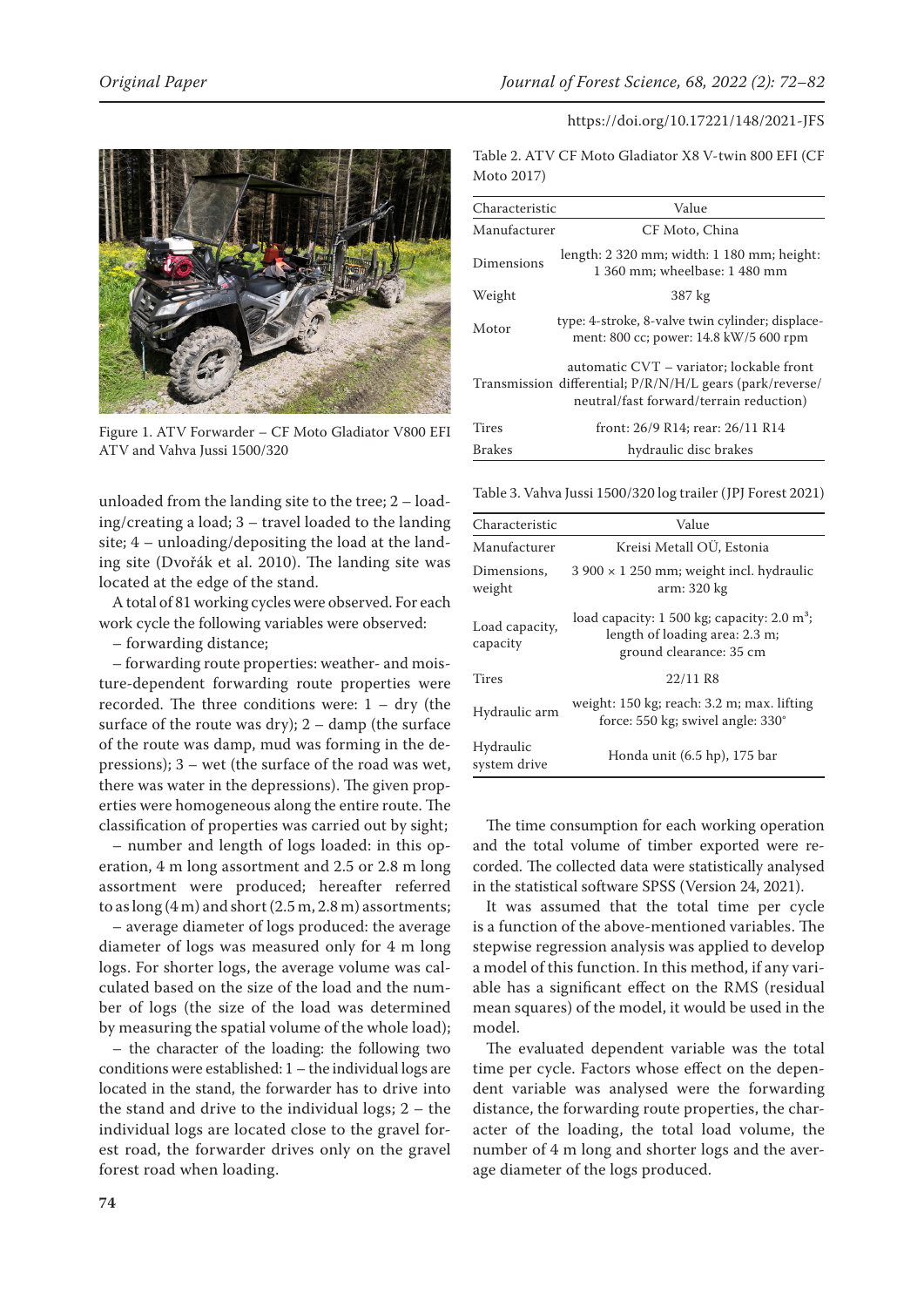## **RESULTS AND DISCUSSION**

Table 4 shows the average working time and the share of elemental times of working cycle. The total operating time for one cycle of forwarding was 22.53 min on average. The most time-consuming work operation was operation 2 – loading (37%). The least time-consuming work operation was work operation 1 – travel unloaded (18%). Comparable amounts of time were required by work operations 3 – travel loaded, and 4 – unloading (22%). No delay times were measured during the individual forwarding cycles. No personal, mechanical or operational delays were recorded.

Table 4 further shows that the time required for loading is 70% more than the time for unloading. This result is logical, as the creation of the load represents a more complex working operation – the time is increased by the need to clear the different logs from different points in the stand by hydraulic crane and possibly by travelling. On the other hand, the time for unloading can be prolonged, e.g. by straightening the logs into different piles. In our measurements, the clearing of timber was more time-consuming than the straightening of timber into piles.

It is also interesting to compare the time required to drive an empty machine from the landing site to the stand and the time required to drive a machine with a load from the stand to the landing site. Here it could be assumed that travel loaded machine would be more time-consuming than travel unloaded machine. However, Table 4 shows that the difference between the travel times of a loaded machine and an unloaded machine is not too great. Travel loaded requires on average only 21% more time than travel unloaded. In explaining this small difference, we must also consider the properties of the forwarding route. When the results are examined in more detail, we see that in the case

where the forwarding route was wet, the time required for travel loaded and the time for travel unloaded hardly differed, i.e. the operator of the forwarder was forced to drive slowly even when the forwarder was empty. Conversely, when the forwarding route was dry, the ATV operator could afford to drive faster with the empty machine than with the loaded machine – the difference between the times is higher here (Table 5).

Table 6 presents the statistics of operational variables of forwarding in the study area.

The average volume of one load was  $1.43 \text{ m}^3$ . The capacity of the log trailer  $(2 m<sup>3</sup> -$  stated by the manufacturer) was not therefore fully used. The operator of the ATV justified this by his concern for the life of the machine, he loaded the log trailer always only up to the level of the stake, the maximum measured load volume was  $1.85 \text{ m}^3$ . There were on average 11 logs per load (4 long logs and 7 short logs). As the operator of the ATV worked in the system of tree felling, bucking – forwarding, it happened that only half of capacity of the log trailer was used (minimum measured volume of the load  $-1$  m<sup>3</sup>), as the operator did not have enough logs ready to fill the capacity of the machine. Since no delay times were recorded, we can assume that if the forwarding process was not interrupted by felling, the average machine productivity would be  $3.89 \text{ m}^3 \cdot \text{h}^{-1}$ . Such labour productivity is quite high in the context of previous research. The manufacturer of the Vahva Jussi forwarding trailer states that the average productivity of the Vahva Jussi 1500/320 log trailer is  $1.25$  to  $2.5 \text{ m}^3 \cdot \text{h}^{-1}$  (JPJ Forest 2013). Kincl (2013) measured the labour productivity of a Polaris Sportsman 800 ATV with a Kranman T 1900 4WD log trailer (i.e. a forwarder comparable to the forwarder in this study) and found the labour productivity of  $1.2 \text{ m}^3 \cdot \text{h}^{-1}$ . However, the forwarding conditions here were different from our study

| Table 4. Average time and share of time segments |  |  |  |  |
|--------------------------------------------------|--|--|--|--|
|--------------------------------------------------|--|--|--|--|

| Elemental times of working   |       | Time |
|------------------------------|-------|------|
| cycle                        | (min) | (%)  |
| Travel unloaded              | 4.14  | 18.4 |
| Loading                      | 8.43  | 37.4 |
| Travel loaded                | 4.98  | 22.1 |
| Unloading                    | 4.98  | 22.1 |
| Total transport time         | 9.12  | 40.0 |
| Total loading/unloading time | 13.41 | 60.0 |

Table 5. Difference between time for travel unloaded and time for travel loaded depending on the properties of the forwarding route

| Properties<br>Average time Average time<br>of the forward-<br>for travel<br>unloaded (min) loaded (min)<br>ing route |      | for travel | Difference<br>(% ) |
|----------------------------------------------------------------------------------------------------------------------|------|------------|--------------------|
| $1 - dry$                                                                                                            | 3.12 | 4.45       | 43                 |
| $2 - \text{damp}$                                                                                                    | 3.98 | 4.62       | 16                 |
| $3 - wet$                                                                                                            | 5.00 | 5.55       | 11                 |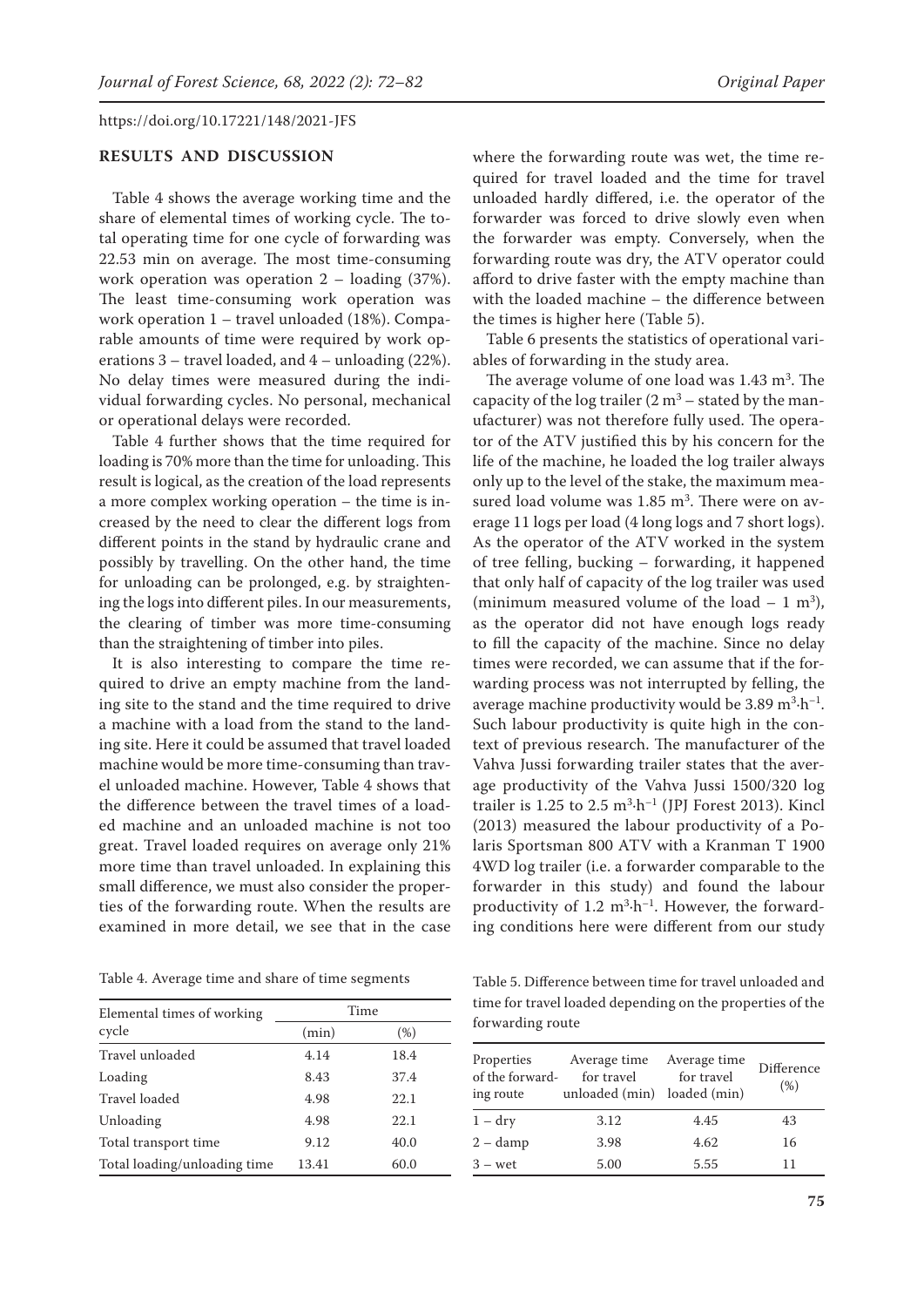| https://doi.org/10.17221/148/2021-JFS |  |
|---------------------------------------|--|
|---------------------------------------|--|

| Variable                                | Units                | Mean  | Standard deviation | Minimum      | Maximum |
|-----------------------------------------|----------------------|-------|--------------------|--------------|---------|
| Forwarding distance                     | (m)                  | 478   | 184                | 150          | 850     |
| Number of logs in the load              |                      | 10.67 | 2.70               | 5            | 17      |
| Number of 4 m long logs                 | (pcs)                | 3.58  | 2.07               | $\mathbf{0}$ | 8       |
| Number of short logs of 2.5 m and 2.8 m |                      | 7.09  | 4.36               | $\mathbf{0}$ | 17      |
| Total load volume                       |                      | 1.43  | 0.16               | 1.00         | 1.85    |
| Average volume of logs                  | (m <sup>3</sup> )    | 0.14  | 0.04               | 0.08         | 0.29    |
| Total forwarding cycle time             |                      | 22.53 | 3.47               | 16.75        | 32.97   |
| Travel unloaded                         |                      | 4.13  | 1.38               | 1.37         | 6.57    |
| Loading                                 |                      | 8.43  | 1.55               | 5.80         | 13.78   |
| Travel loaded                           | (min)                | 4.98  | 1.22               | 2.37         | 7.22    |
| Unloading                               |                      | 4.98  | 0.80               | 2.83         | 6.90    |
| Total transport time                    |                      | 9.12  | 2.57               | 3.78         | 13.78   |
| Total loading/unloading time            |                      | 13.42 | 2.05               | 9.08         | 20.37   |
| Estimated labour productivity           | $(m^3 \cdot h^{-1})$ | 3.89  | 0.65               | 2.45         | 5.51    |

Table 6. The statistics of operational variables of forwarding in the study area

– in particular, the forwarding distance (1 400 m) and the slope of the ground (45%) were different. If we assume that the productivity of the forwarder decreases with increasing forwarding distance and with increasing slope of the terrain, then we can say that the results of both researches are analogous. Other researchers have measured the productivity of the ATV in forwarding timber with other technologies than the log trailer. For example, Halbrook (2005), Kent et al. (2011), or Valenta and Neruda (2001) studied the productivity of an ATV with a log hauler. Savelli et al. (2010) measured the productivity of an ATV with a single chain choker. In Table 7 we can see a comparison of the results of the available research.

The data measured in our study were analysed in the statistical program SPSS. The stepwise regression analysis was applied to the time study data base to develop a cycle time equation. The variables selected were the total load volume, the number of 4 m long and shorter logs, the average diameter of the logs produced, the forwarding distance, the properties of the forwarding route and the character of the loading. The parameters total load volume and number of logs are highly correlated, the influence of one variable overrides the influence of the other and it is not therefore appropriate to use them together in a single model. Thus, we created two models, one using the load volume parameter (model  $T_1$ ) and the other using the parameters number of long and

Table 7. Comparison of ATV productivity in timber harvesting based on available research

| Characteristic                           | This study                                 | Kincl<br>(2013) | Valenta.<br>Neruda (2001) | Halbrook<br>(2005) | Savelli et al.<br>(2010) | Kent et al.<br>(2011) |
|------------------------------------------|--------------------------------------------|-----------------|---------------------------|--------------------|--------------------------|-----------------------|
| Technologies                             | hydraulic arm hydraulic arm<br>log trailer | log trailer     | log hauler                | log hauler         | chain choker             | log hauler            |
| Slope $(\%)$                             | < 10                                       | < 45            | < 10                      | 10                 | 20                       | n/a                   |
| Average volume of logs $(m^3)$           | 0.14                                       | 0.13            | 0.05                      | 0.2                | 0.12                     | 0.06                  |
| Total cycle time (min)                   | 22.53                                      | 73.00           | n/a                       | 5.23               | 4.52                     | 11.65                 |
| Forwarding distance (m)                  | 480                                        | 1 400           | 180                       | 110                | 80                       | 170                   |
| Load volume $(m^3)$                      | 1.4                                        | 0.5             | 0.1                       | 0.5                | 0.3                      | 0.1                   |
| Labour productivity $(m^3 \cdot h^{-1})$ | 3.89                                       | 1.2             | 1.22                      | 5.4                | 3.8                      | 0.57                  |

n/a – not present in the study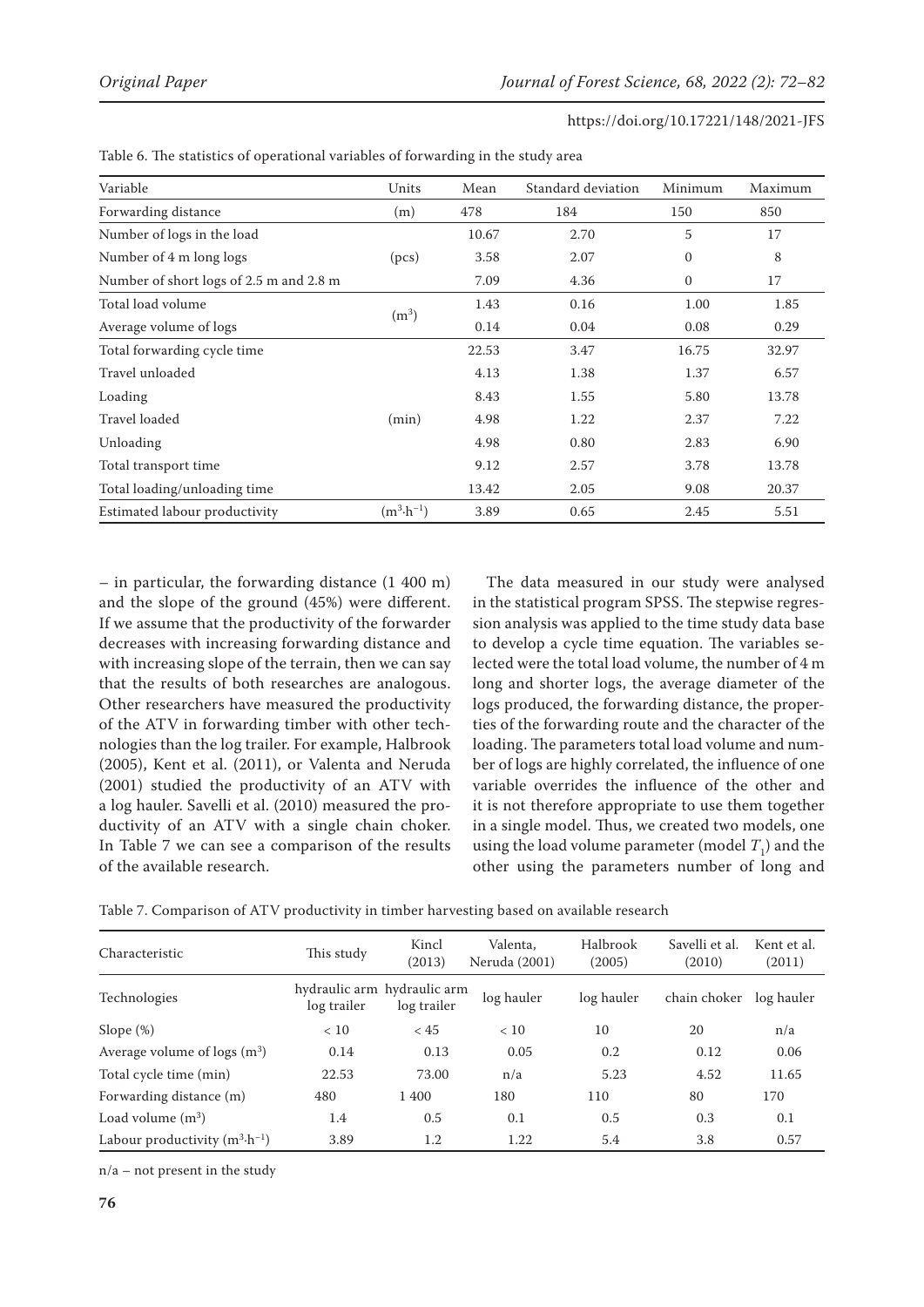short logs and their average volume (model  $T_2$ ). Both of these models meet the assumptions of a linear model. The normality of the data distribution was checked by a graphical dependence between the observed and predicted values. There were no outliers in the data. The Durbin Watson statistic was also checked, which showed acceptable values (1.24 for the first model, 1.36 for the second model).

In the first model  $(T^{}_1)$ , the stepwise regression analysis showed that only the forwarding distance, the properties of the forwarding route and the total load volume are significant variables (Table 8). According to the standardized coefficient  $\beta$  = 0.617, we see that the forwarding distance has the greatest influence on the total time of the forwarding cycle. The time required for one forwarding cycle increases as the forwarding distance increases. The total time of the forwarding cycle is also significantly influenced by the weather -related properties of the forwarding route. The forwarding route was a gravel forest road with depressions that filled with water after rain, in which case it was necessary to drive more slowly. The time required for one forwarding cycle was therefore longer. Load volume is another statistically significant variable, but here only at the  $\alpha$  = 0.05 level. Even according to the lower standardized coefficient  $β = 0.180$ , we can see that the volume of the load has less influence on the total time of the forwarding cycle compared to the forwarding distance and properties of the forwarding route.

Based on the unstandardized *B* coefficients, we can arrive at a substantive interpretation of the

Variable Unstandardized Standardized coefficients coefficients *t* Sig. *<sup>B</sup>* std. error <sup>β</sup> (Constant) 8.411 2.449 – 3.434 0.001\*\* Forwarding distance (m)  $0.012$   $0.001$   $0.617$   $8.372$   $< 0.001***$ Forwarding route properties 1.480 0.285 0.384 5.194 < 0.001\*\*\* Load volume (m3) 3.835 1.585 0.180 2.420 0.018**\***

Table 8. Total forwarding cycle time, model  $T_1$ 

\*;\*\*;\*\*\* significant at  $\alpha = 0.05$ ;  $\alpha = 0.01$  and  $\alpha = 0.001$  respectively;  $t - t$ -statistic; Sig. – significance

measurement results. If the forwarding distance is extended by 1 000 m, the total time is extended by 12 min, so it takes the forwarder an average of 1.2 min to travel 100 m. The total forwarding cycle time is also increased depending on the properties of the forwarding route, by approximately 1.5 min if the forwarding route is damp compared to a dry forwarding route, and by further 1.5 min if the forwarding route is wet. As the volume of the load increases, the total forwarding cycle time increases by approximately 4 min for each additional cubic meter, i.e. it takes the operator of the forwarder an average of 24 s to load  $0.1 \text{ m}^3$ .

From the model  $T_1$  we can derive the following Equation (1):

$$
T = 8.411 + 0.012D + 1.480P + 3.853V
$$
 (1)  

$$
R2 = 0.588
$$

where:

- *T* cycle time (min);
- *D* forwarding distance (m);
- *P* forwarding route properties  $(1 dry; 2 damp;$  $3 - wet$ ;
- *V* load volume  $(m^3)$ .

The coefficient of determination  $R^2$  of 0.588 expresses that this regression equation explains 59% of the dependent variable, i.e. the total time of the forwarding cycle, so the prediction is quite strong. The significance level of the ANOVA table (Table 9) shows that the model is significant at  $\alpha = 0.001$ .

The graphs in Figures 2 and 3 illustrate the linear dependence of the total time on the forwarding distance and on the properties of the forwarding route. Thus, we can see that (*i*) the longer the forwarding distance, the longer the total forwarding cycle time; and (*ii*) the more unfavourable (in terms of moisture) the surface of the forwarding route, the longer the total forwarding cycle time. Such findings are logical.

In the following model  $(T_2)$ , the variables number of long logs and number of short logs were used in-

Table 9. ANOVA, model  $T_1$ 

|                              | Sum<br>of squares | df Mean square $F$ | Sig.                   |
|------------------------------|-------------------|--------------------|------------------------|
| Regression 572.956 3 190.985 |                   |                    | $36.663 \leq 0.001***$ |
| Residual                     | 401.104 77        | 5.209              |                        |
| Total                        | 974.060 80        |                    |                        |

\*\*\*significant at  $\alpha$  = 0.001;  $F - F$ -statistic; Sig. – significance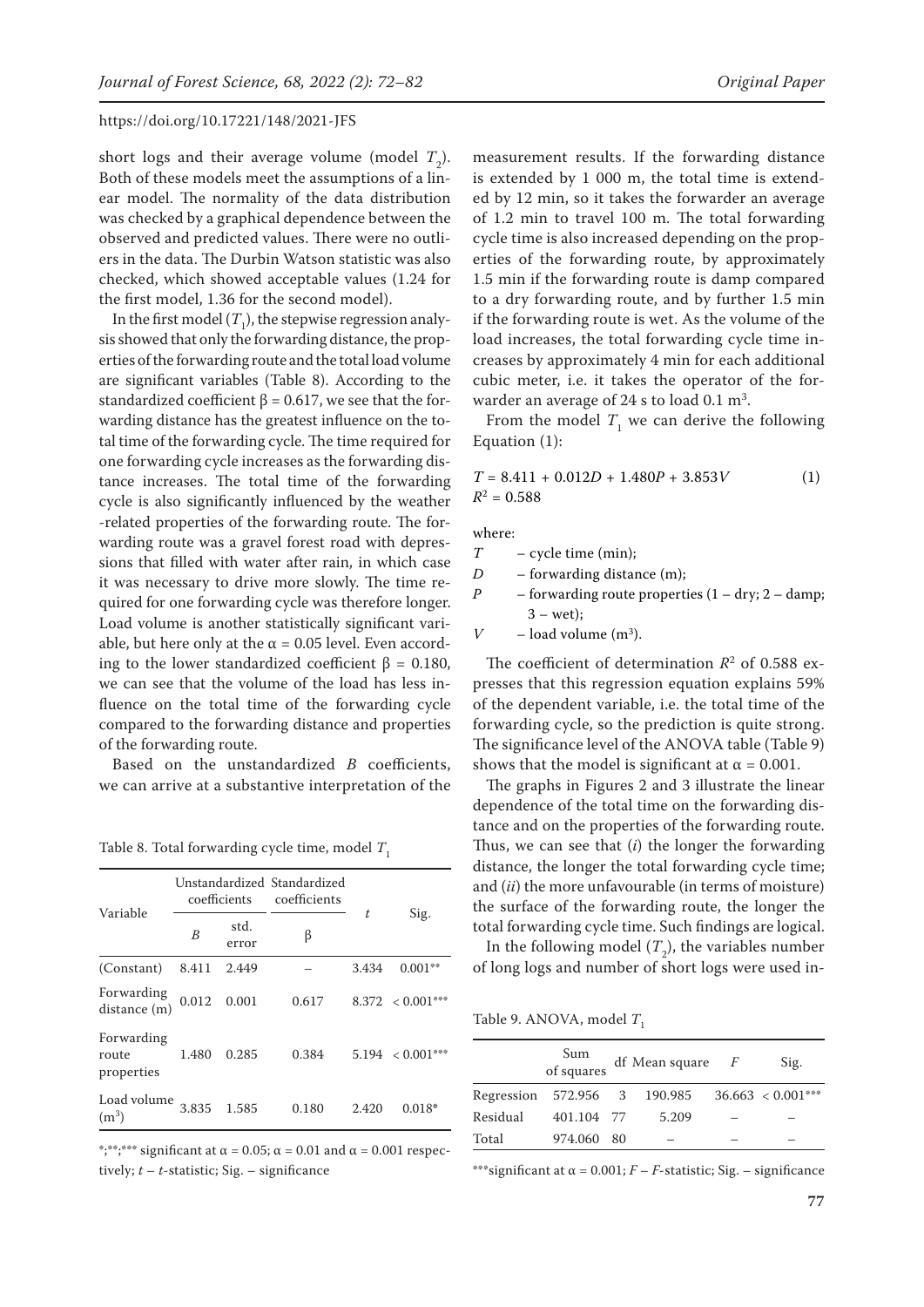

Figure 2. Dependence of the total time on the forwarding distance



Figure 3. Dependence of the total time on the properties of the forwarding route

stead of the variable load volume. Table 10 shows the regression analysis of the value of total forwarding cycle time based on these variables. The stepwise regression analysis showed that only forwarding distance, forwarding route properties, and the number of long and short logs are significant variables here.

It shows that using the variables number of long logs and number of short logs is more advantageous than using the variable load volume in the regression analysis of the value of total forwarding cycle time. Here we see the dependence is significant at the  $\alpha$  = 0.01 and  $\alpha$  = 0.001 levels, while for the load volume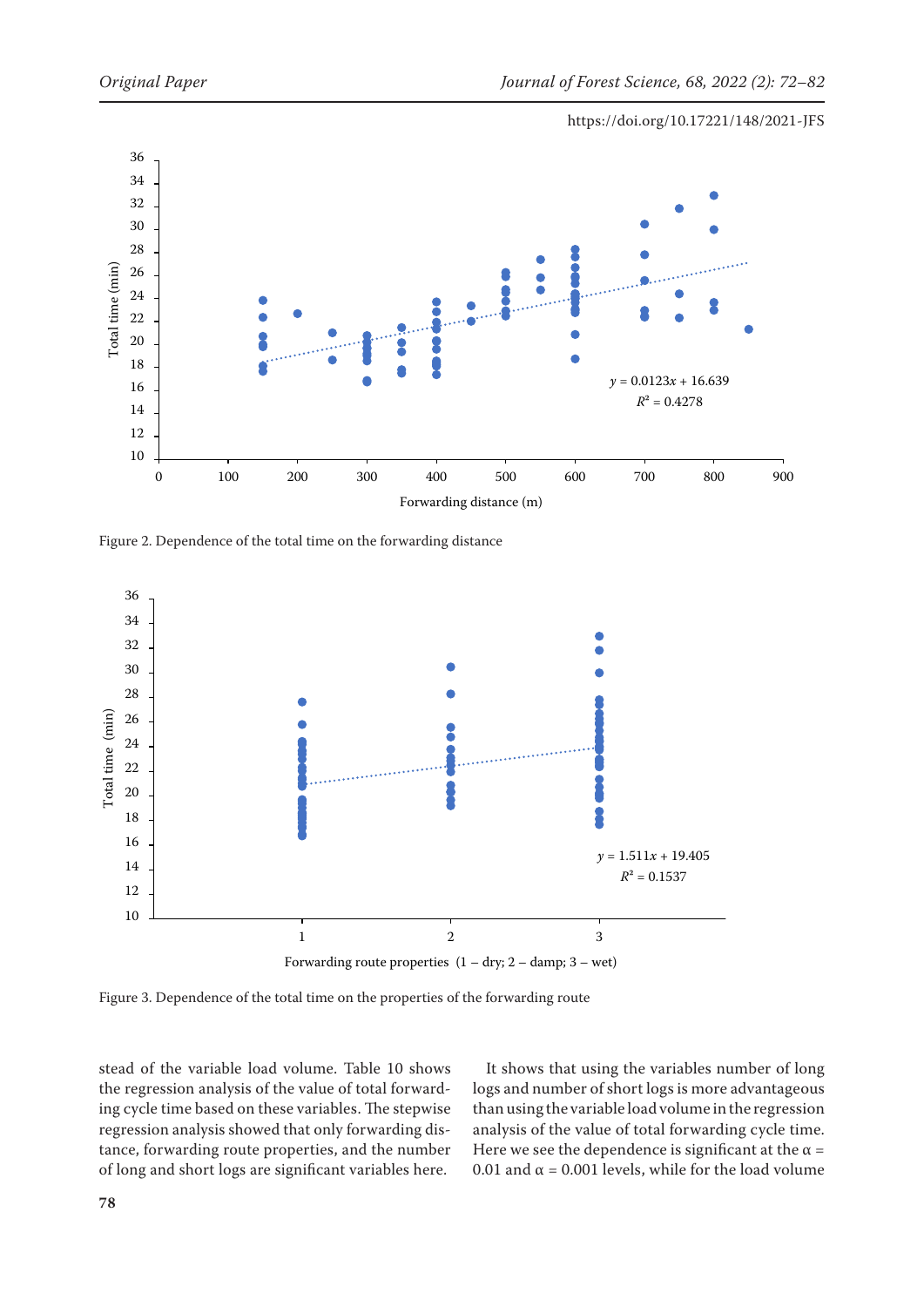variable the dependence was significant only at the  $\alpha$  = 0.05 level. Based on the standardized β coefficients, we see that the number of long logs has the most pronounced effect on the total forwarding cycle time (β = 0.611). As the number of long logs increases, the total forwarding cycle time increases by approximately  $1$  min  $p$ piece. The forwarding distance has a similarly pronounced effect (β = 0.548) on the total cycle time. The effect of the number of short logs and the properties of the forwarding route is less pronounce but statistically very significant.

Based on the unstandardized coefficients *B*, we arrive at similar substantive results like in model  $T_1$ . As the forwarding distance is extended, the total forwarding cycle time increases by an average of 1.1 min per 100 m. The unfavourable properties of the forwarding route increase the total forwarding cycle time by 1.6 min if the forwarding route is damp and by further 1.6 min if the forwarding route is wet. It takes the operator approximately 1 min to load long assortment. It takes the operator only approximately 0.4 min to load short assortment.

From model  $T^2_\mathrm{2}$  we can derive the following Equation (2):

 $T = 6.967 + 0.011D + 1.638P + 1.023N_L + 0.436N_S$  (2)  $R^2 = 0.631$ 

where:

*T* – cycle time (min);

*D* – forwarding distance (m);

*P* – forwarding route properties  $(1 - dry; 2 - damp;$  $3 - wet$ :

 $N<sub>r</sub>$  – number of long logs (pcs);

 $N_c$  – number of short logs (pcs).

The coefficient of determination  $R^2$  of 0.631 expresses that this regression equation explains 63% of the dependent variable, i.e. the total time of the forwarding cycle, so the prediction is quite strong, and it is also stronger than in the case of model  $T_{1}$ . From this we can conclude that using model  $T_2$ is more accurate for calculating the total forwarding cycle time than using model  $T_1$  ( $R^2$  = 0.588). The significance level of the ANOVA table (Table 11) shows that the model is significant at  $\alpha = 0.001$ .

For a more accurate result, the total cycle time can be divided into the transport time (travel unloaded plus travel loaded) and the time for loading and unloading. Variables from model  $T_{\rm 2}$  were

|                                             |       | error | ß     |       |                    |
|---------------------------------------------|-------|-------|-------|-------|--------------------|
| (Constant) 6.967 1.979                      |       |       |       | 3.520 | $0.001**$          |
| $\operatorname{Forwarding}$<br>distance (m) | 0.011 | 0.001 | 0.601 |       | $8.553 < 0.001***$ |
| Forwarding<br>route<br>properties           | 1.638 | 0.281 | 0.425 |       | $5.832 < 0.001***$ |
| <b>AT</b> 1                                 |       |       |       |       |                    |

coefficients

*<sup>B</sup>* std.

Variable

Table 10. Total forwarding cycle time, model  $T_2$ 

Unstandardized Standardized

coefficients

Number of long logs (pcs) 1.023 0.261 0.611 3.913 < 0.001\*\*\* Number of short logs (pcs) 0.436 0.122 0.548 3.585 0.001**\*\***

\*\*;\*\*\*significant at  $\alpha = 0.01$  and  $\alpha = 0.001$  respectively; *t* – *t*-statistic; Sig. – significance

Table 11. ANOVA, model  $T_2$ 

|          | Sum<br>of squares      |    | df Mean square $F$            | Sig. |
|----------|------------------------|----|-------------------------------|------|
|          | Regression $615.047$ 4 |    | $153.762$ $32.550 < 0.001***$ |      |
| Residual | 359.013 76             |    | 4.724                         |      |
| Total    | 974.060                | 80 |                               |      |

\*\*\*significant at  $\alpha$  = 0.001;  $F - F$ -statistic; Sig. – significance

used because its  $R^2$  was higher. The variables were logically divided into transport time and loading/unloading time. Significant variables affecting transport time include the forwarding distance and the properties of the forwarding route (Table 12).

In Table 12 we see that the forwarding distance has a more pronounced effect on the transport time than the properties of the forwarding route. Both variables have a statistically significant effect at the  $\alpha$  = 0.001 level. The substantive results are similar to the previous models: for every 100 m of forwarding route, the transport time increases by 1 min on average; with unfavourable forwarding route properties, the transport time increases by 1.4 min on average.

From model  $T_{\tau}$ , we can derive the following Equation (3):

*t* Sig.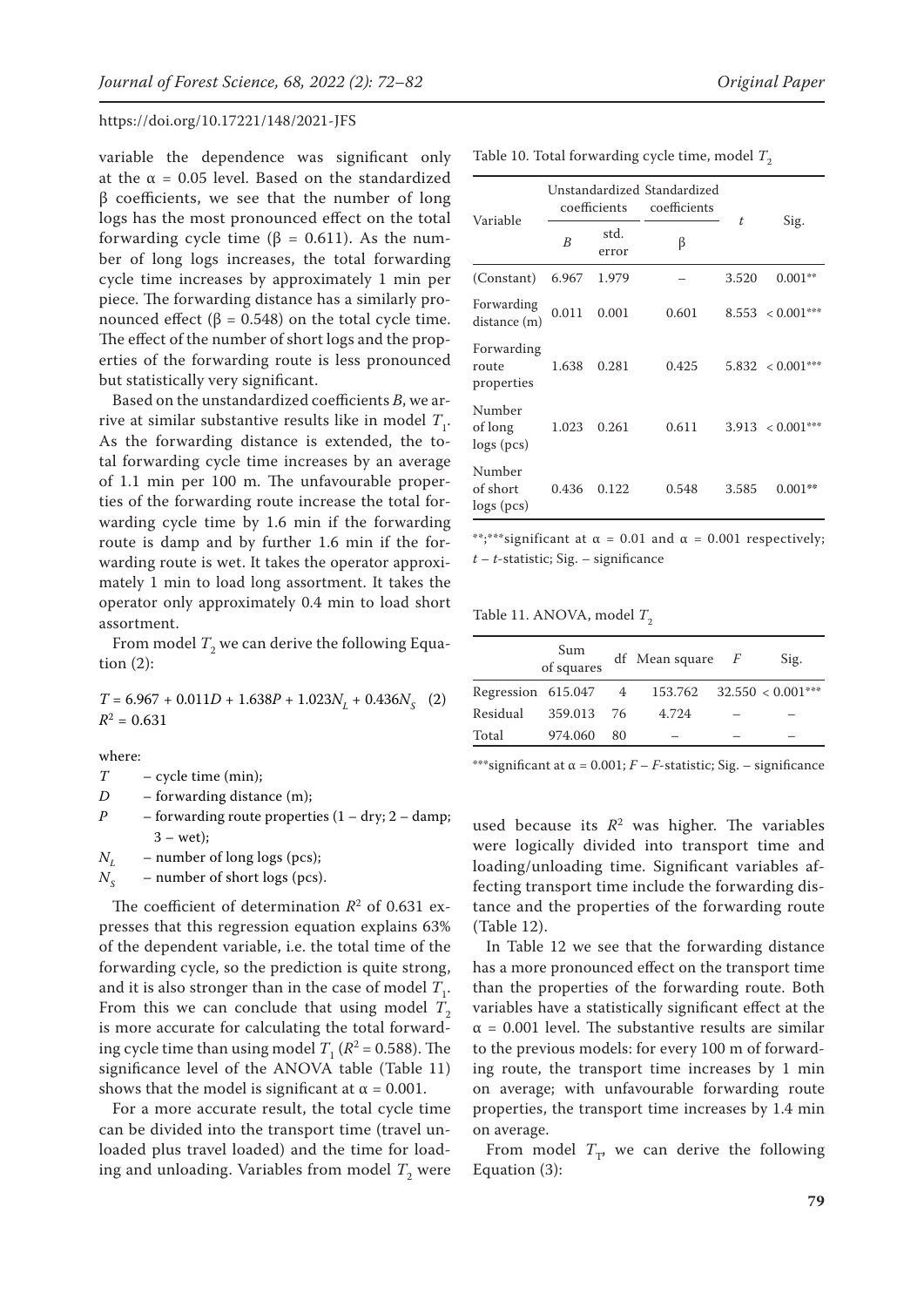https://doi.org/10.17221/148/2021-JFS

$$
T_T = 1.421 + 0.010D + 1.393P
$$
  
\n
$$
R^2 = 0.793
$$
\n(3)

where:

 $T_T$  – transport time (min);<br>*D* – forwarding distance (

- forwarding distance (m);
- *P* forwarding route properties  $(1 dry; 2 damp;$  $3 - wet$ ).

This regression equation explains 79% of the dependent variable, i.e. transport time, so the prediction is very strong. The significance level of the ANOVA table (Table 13) shows that the model is significant at  $\alpha = 0.001$ .

The significant variables affecting the length of loading/unloading time are the number of long logs and the number of short logs (Table 14).

Table 14 shows that both variables have a similarly pronounced effect on the loading/unloading time, with statistical significance for both variables at the  $\alpha$  = 0.001 and  $\alpha$  = 0.01 level. Table 14 further shows similar substantive results like in the previous models: it takes the operator of a forwarder approximately 0.8 min to load long assortment; it takes the operator approximately 0.4 min to load short assortment.

Table 12. Transport time, model  $T_{\text{T}}$ 

| Variable                          | Unstandardized Standardized<br>coefficients |               | coefficients |       |                     |
|-----------------------------------|---------------------------------------------|---------------|--------------|-------|---------------------|
|                                   | B                                           | std.<br>error | β            | t     | Sig.                |
| (Constant)                        | 1.421                                       | 0.468         |              | 3.040 | $0.003*$            |
| Forwarding<br>distance (m)        | 0.010                                       | 0.001         | 0.720        |       | $13.949 < 0.001***$ |
| Forwarding<br>route<br>properties | 1.393                                       | 0.147         | 0.488        |       | $9.462 < 0.001***$  |

\*;\*\*\*significant at  $\alpha = 0.05$  and  $\alpha = 0.001$  respectively; *t* – *t*-statistic; Sig. – significance

Table 13. ANOVA, model  $T<sub>T</sub>$ 

|          | Sum<br>of squares | df | Mean<br>square | F | Sig.                                              |
|----------|-------------------|----|----------------|---|---------------------------------------------------|
|          |                   |    |                |   | Regression $422.551$ 2 211.275 149.126 < 0.001*** |
| Residual | 110.507 78        |    | 1.417          |   |                                                   |
| Total    | 533.058 80        |    |                |   |                                                   |

\*\*\*significant at  $\alpha$  = 0.001;  $F - F$ -statistic; Sig. – significance

From model  $T<sub>L</sub>$  we derive the following Equation (4):

$$
T_L = 7.679 + 0.844N_L + 0.383N_S \tag{4}
$$
  

$$
R^2 = 0.159
$$

where:

 $T<sub>L</sub>$  – loading/unloading time (min);  $N_L$  – number of long logs (pcs);<br> $N_S$  – number of short logs (pcs)

- number of short logs (pcs).

The prediction of the loading/unloading time according to this model is distinctly lower than the prediction of the transport time  $(R^2 = 0.159)$ . We hypothesize that there may be a number of other influences at work here that were not observed in this study, e.g. terrain irregularities and soil bearing capacity in the stand, scheduling of load assembly, distribution of logs to different piles, etc. In contrast, we do not expect a pronounced effect of other factors for the prediction of transport time  $(R<sup>2</sup> = 0.793)$ . The significance level of the ANOVA table (Table 15) shows that the model is significant at  $\alpha = 0.01$ .

Table 14. Loading/unloading time, model  $T<sub>L</sub>$ 

| Variable                             | Unstandardized Standardized<br>coefficients |               | coefficients |       |              |
|--------------------------------------|---------------------------------------------|---------------|--------------|-------|--------------|
|                                      | B                                           | std.<br>error | β            | t     | Sig.         |
| $(Constant)$ 7.679                   |                                             | 1.514         |              | 5.071 | $< 0.001***$ |
| Number<br>of long<br>$\log s$ (pcs)  | 0.844                                       | 0.222         | 0.854        | 3.800 | $< 0.001***$ |
| Number<br>of short<br>$\log s$ (pcs) | 0.383                                       | 0.106         | 0.816        | 3.632 | $0.001**$    |

\*\*;\*\*\*significant at  $\alpha = 0.01$  and  $\alpha = 0.001$  respectively; *t* – *t*-statistic; Sig. – significance

Table 15. ANOVA, model  $T_L$ 

|            | Sum<br>of squares | df | Mean<br>square |       | Sig.      |
|------------|-------------------|----|----------------|-------|-----------|
| Regression | 54.102            | 2  | 27.051         | 7.381 | $0.001**$ |
| Residual   | 285.853           | 78 | 3.665          |       |           |
| Total      | 339.955           | 80 |                |       |           |

\*\*significant at  $\alpha = 0.01$ ;  $F - F$ -statistic; Sig. – significance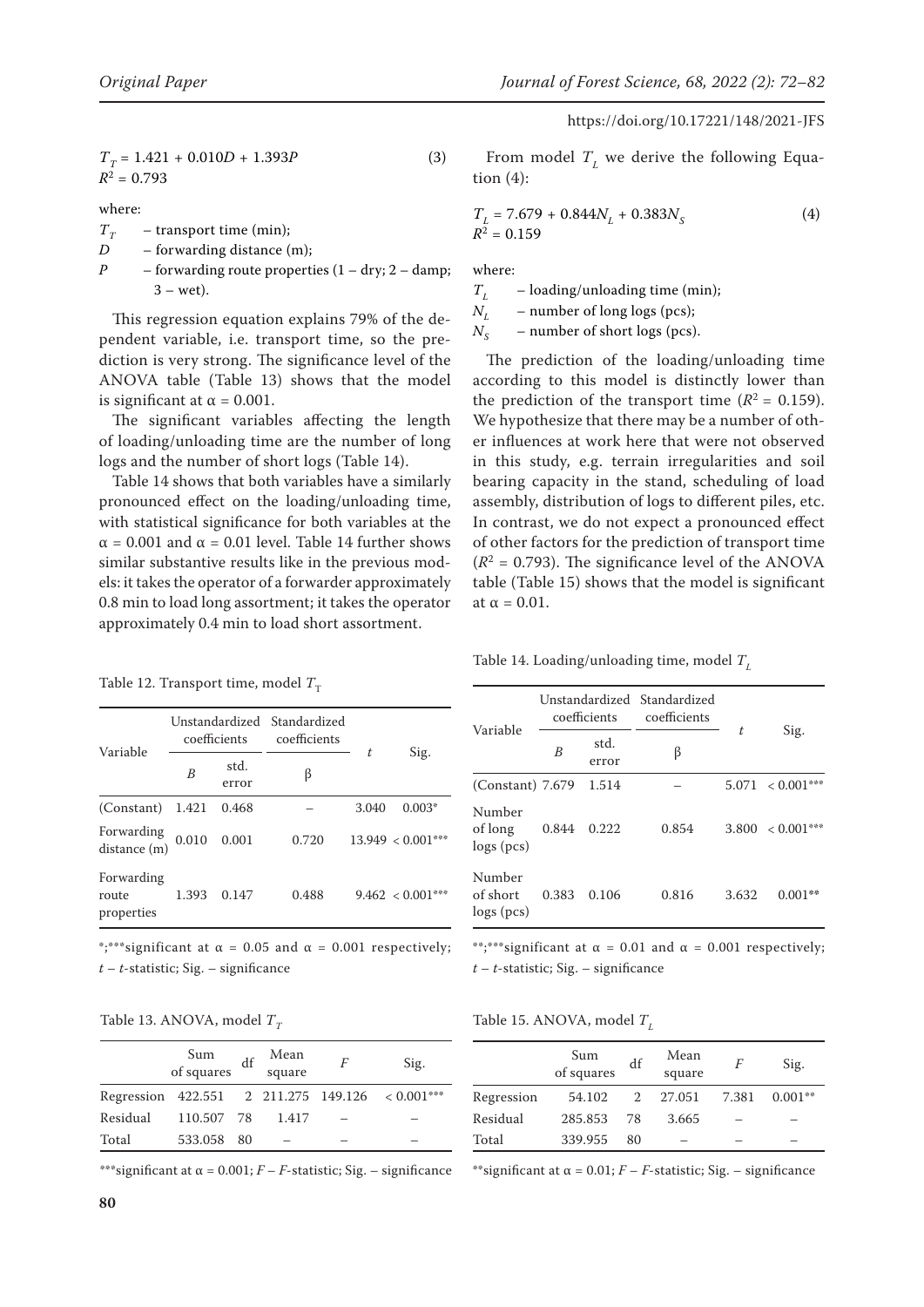Here we must mention that the above models are valid only for similar conditions like in the monitored location (one worker, average slope < 10%). We are aware that time consumption can also be affected by other factors, such as the higher average slope or the human factor. These variables are analysed in our further research, on the basis of which it will be possible to perform some generalization and standardization of data.

## **CONCLUSION**

In our study, the total average time per forwarding cycle of an ATV with the forwarding trailer was 22.53 min, of which an average of 40% was transport time and 60% was loading/unloading time. The estimated labour productivity of the forwarder was  $3.89 \text{ m}^3 \cdot \text{h}^{-1}$ . This labour productivity is considerably high in the context of available research measuring the productivity of an ATV in timber forwarding. This may be due to, for example, a minimal slope, properly selected logging technology and relatively high capacity of the forwarder.

The stepwise regression analysis shows that the number of long  $(4 \text{ m})$  logs  $(β = 0.611)$  and the forwarding distance (β = 0.601) have the greatest influence on the forwarding cycle time, followed by the number of short logs (β = 0.548) and by the forwarding route properties ( $\beta$  = 0.425). Loading long logs is more time-consuming than loading shorter logs. According to our measured data, it takes approximately twice as long to load 4 m long assortment as it does to load 2.5 m long assortment. On the other hand, four-meter long logs have approximately twice the volume of short logs. Therefore, it is not possible to say unambiguously which length of the logs is more advantageous for forwarding with the CF Moto Gladiator 800 ATV and the Vahva Jussi 1500/320 log trailer, or the length of the logs does not play a pronounced role when maintaining a comparable load volume. The addition of short logs to four-meter-long logs also seems to be a suitable solution. The solution of this problem may be to move away from the time study and to focus on labour productivity (relating time consumption and produced quantity). This is the subject of our further research. Since one of the most important parameters for the forwarding cycle time is the forwarding distance, we can confidently state the recommendation that, especially for longer forwarding distances, it is advisable to ensure the maximum possible capacity utilization of the forwarder.

## **REFERENCES**

- Cadorette P. (1995): Handbook Using an All-Terrain Vehicle to Produce Long-Length Logs. Quebec, Office des Producteurs de Bois de la Region de Quebec (OPBRQ): 41.
- CF Moto (2017): Gladiator X8 V-twin EFI. Journeyman CZ – Čtyřkolky CF Moto. Available at: https://www.cfmoto. cz/modely-ctyrkolek/ctyrkolka-gladiator-x8 (in Czech)
- Cink J. (2001): Rozbor parametrů technologií soustřeďování dříví malými energetickými prostředky ATV. [MSc. Thesis.] Brno, Mendelova lesnická a zemědělská univerzita. (in Czech)
- Drake-Brockman G.R. (1998): Elmia Wood 1997: Review of small scale forestry equipment. Technical Note – Technical Development Branch, Forest Research, 13: 14.
- Dunnigan J., Beaulieu L., Folkema M.P. (1987). All-terrain vehicles (ATVs) for forestry work. Technical note – Forest Engineering Research Institute of Canada: 15.
- Dvořák J., Gross J., Oliva J., Malkovský Z., Hošková P. (2010): Sestavení norem pro harvestory a vyvážecí traktory podle výkonových tříd strojů a výrobních podmínek (závěrečná zpráva). Available at: https://lesycr.cz/wp-content/uploads/2016/12/ vykonove-normy-harvestory-web.pdf (in Czech)
- Edenhamn A. (1991): Driver's seat on ATV's used for in-field transportation in forestry [Polaris 350, Honda Foreman]. Uppsatser och Resultat – Sveriges Lantbruksuniversitet, Institutionen foer Skogsteknik, 220: 48.
- Halbrook J.M. (2005): Productivity and cost analysis of three small-scale harvest systems for fuel reduction. [Ph.D. Thesis.] Moscow, University of Idaho.
- Jones D.H. (1997): Small scale mechanised extraction: Case studies. Report – Technical Development Branch, Forestry Commission Research Division, 2: 19.
- JPJ Forest (2021): Vyvážečka Vahva Jussi 1500\_320. Available at: https://www.jpjforest.cz/produkty/vyvazecka-vahvajussi-1500\_320-2-2/ (in Czech).
- Kent T., Kofman P.D., Coates E. (2011). Harvesting Wood for Energy. Cost-effective Woodfuel Supply Chains in Irish Forestry. Dublin, Coford: 98.
- Kincl Z. (2013): Využití terénních čtyřkolek při soustřeďování dříví v lesním hospodářství. [MSc. Thesis.] Praha, Česká zemědělská univerzita. (in Czech)
- Loftaeng L. (1991): Vimek Minimaster and the ATV's Suzuki and Honda – Comparative studies of basic technical properties. Uppsatser och Resultat – Sveriges Lantbruksuniversitet, Institutionen foer Skogsteknik, 209: 100.